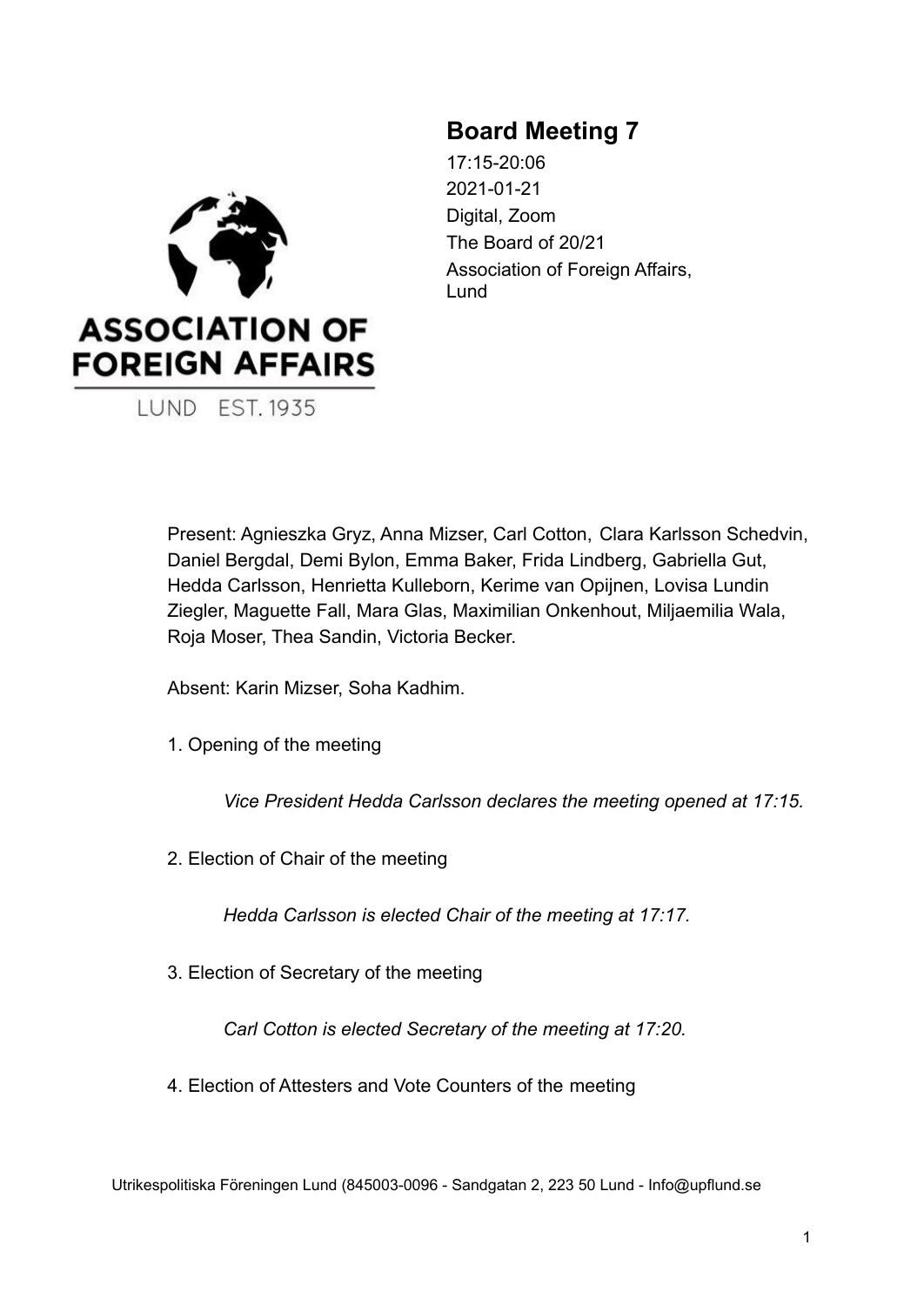*Clara Karlsson Schedvin and Gabriella Gut are elected Vote Counters and Attesters of the meeting at 17:21.*

5. Approval of the electoral roll

*The Chairperson Hedda Carlsson proposes to set the electoral roll to 20.*

*Passed by acclamation at 17:21.*

6. Co-opted Persons

*There are no requests to be co-opted into the meeting.*

7. Approval of the Agenda (Attachment 1)

*Lovisa Lundin Ziegler proposes to add point 8. Quarterly Report.*

*Passed by acclamation at 17:23.*

*Proposal to approve the amended agenda.*

*Passed by acclamation at 17:23.*

8. Quarterly Report (Attachment 2)

*The Treasurer Lovisa Lundin Ziegler briefs the board on the state of the budget through a Quarterly Report.*

9. Presidium reporting

### 9.1. **Presidents**

*- The Get Active will be online on the 10th of February (10/2). The Chief Recruiters have had an opportunity to influence the*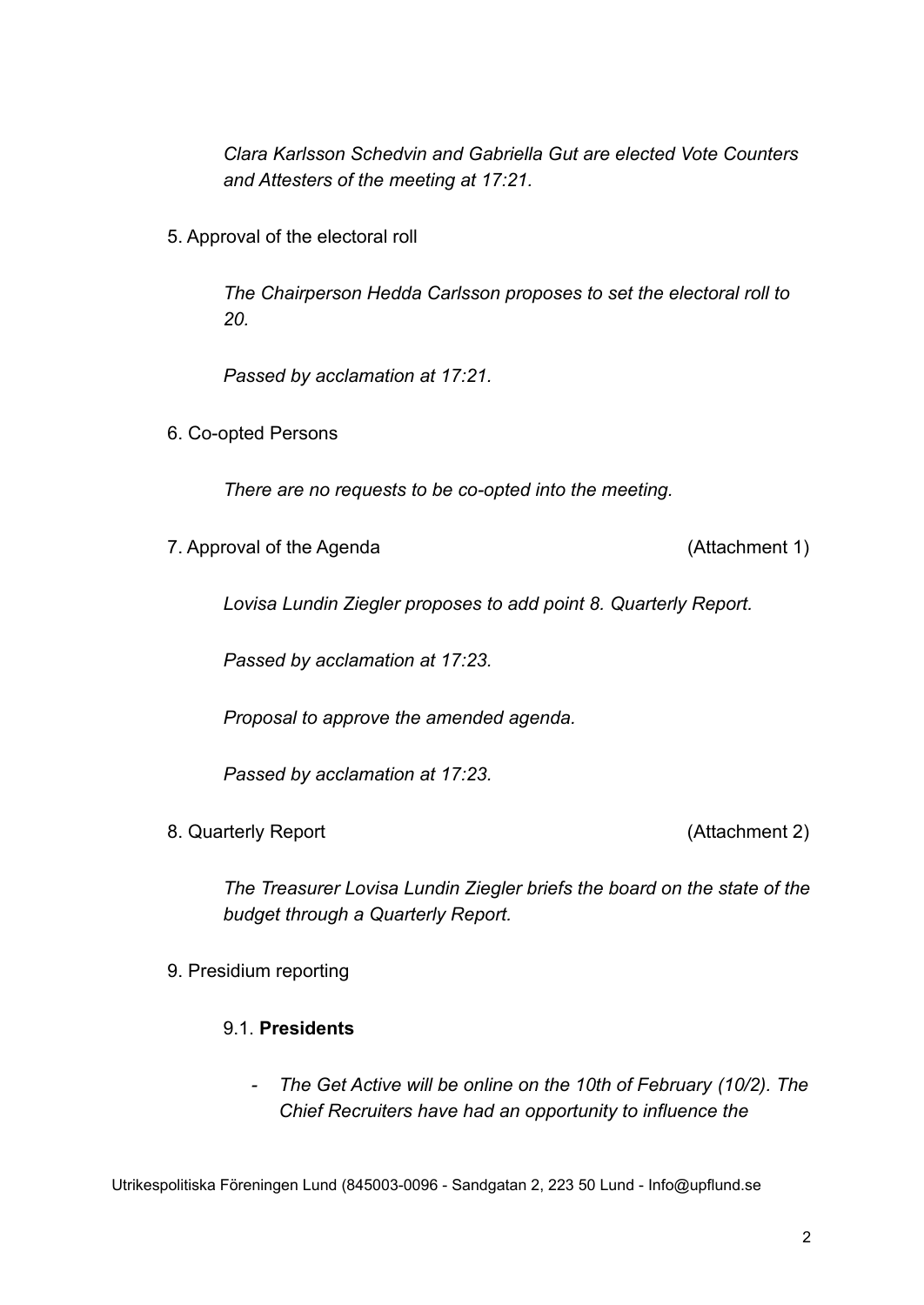*planning. Office Hours will be resumed, but online instead starting two weeks from now, if the board agrees. Lillsjödal Friluftsklubb has been booked for the beginning of June. A Recruitment Campaign will soon begin in order to get the membership numbers to increase. The Theme Weeks have been planned with specific dates during the spring.*

# 9.2. **Secretary**

*- The membership numbers are still a bit stagnated but are slowly going up. Speaking in broad terms on what could be deemed reasonable in setting a goal for the membership numbers. The Newsletters have resumed and the board members are encouraged to use it for any type of marketing.*

# 9.3. **Treasurer**

*- The MUCF-grant has been applied to. Should soon be getting a decision on whether or not the FBA application was approved.*

# 9.4. **UFS-representative**

*- Two new national collaborations are being formulated. Working on making national events within the UFS accessible for everyone. Talks erupt on whether or not the committee heads think that the European Youth Parliament could be relevant for their committees.*

# 10. Committee reporting

# 10.1. **Webzine**

*- Two articles have been published since coming back from the break. Facebook is shutting down any ads about articles so Webzine might begin to use their budget to market their page instead.*

# 10.2. **Travel**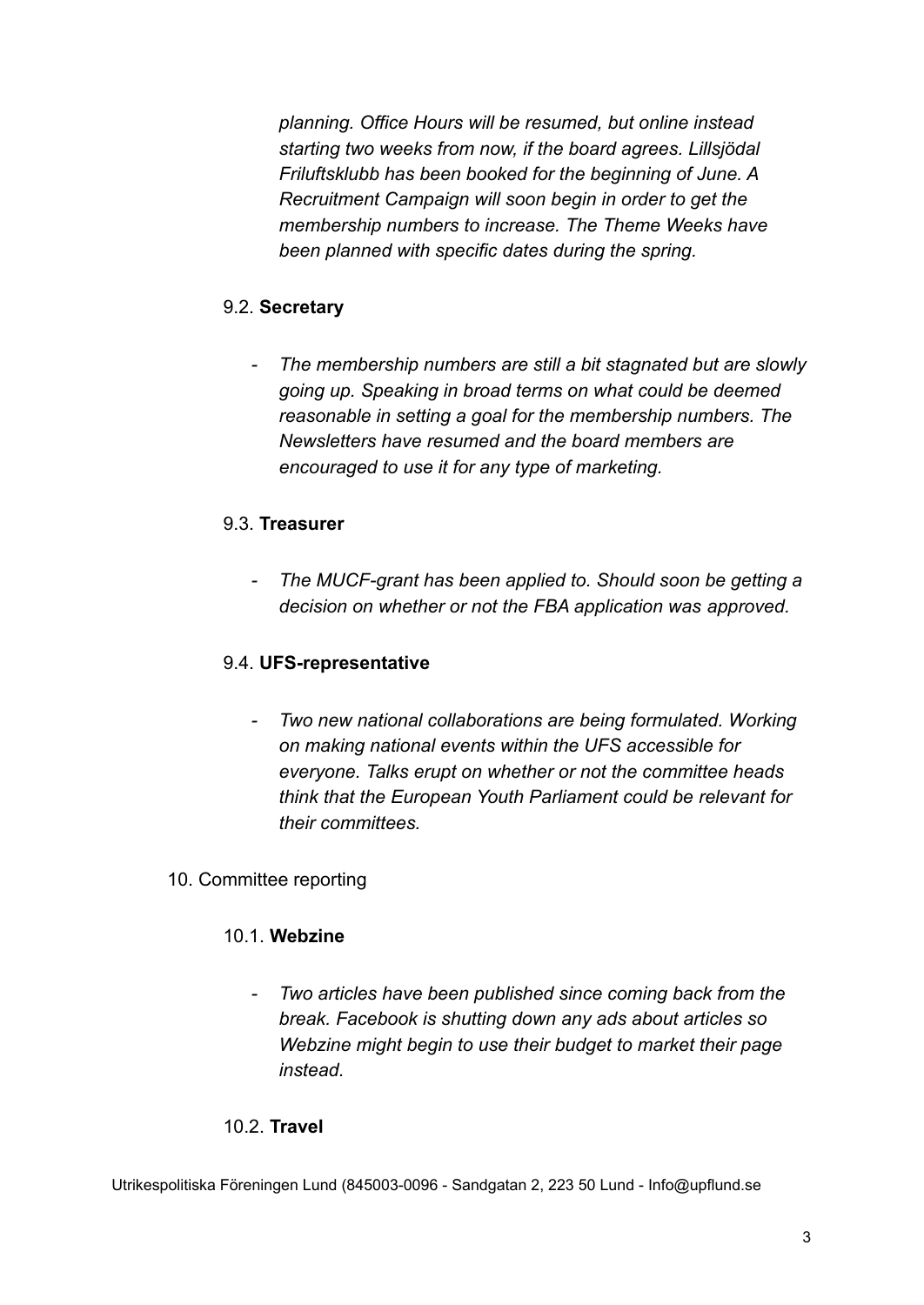*- Currently planning the online trip. Will probably have the theme "democracy" and visit a different country each day. Have yet to decide on specific countries.*

### 10.3. **PR**

*- Revisiting the goals the heads set up in terms of follower numbers. Recruiting for trustee positions is ongoing. Might film another promotional video. The Board Sweaters are in the office for everyone to grab.*

**(The Chairperson Hedda Carlsson declares the meeting adjourned for a break at 18:15)**

**(The Chairperson Hedda Carlsson declares the meeting re-opened at 18:30)**

#### 10.4. **Pod&Radio**

*- Many participants in the latest meeting. Will soon find out which weekdays the show will take place.*

# 10.5. **Magazine**

*- Second issue has been shipped. Third issue is being created and the committee has been expanded with five new people. Fourth issue will be a yearbook.*

#### 10.6. **Lecture**

*- Committee meetings have begun. First lecture will be held next week. Several exciting lectures are being planned over the coming weeks and months.*

#### 10.7. **Career**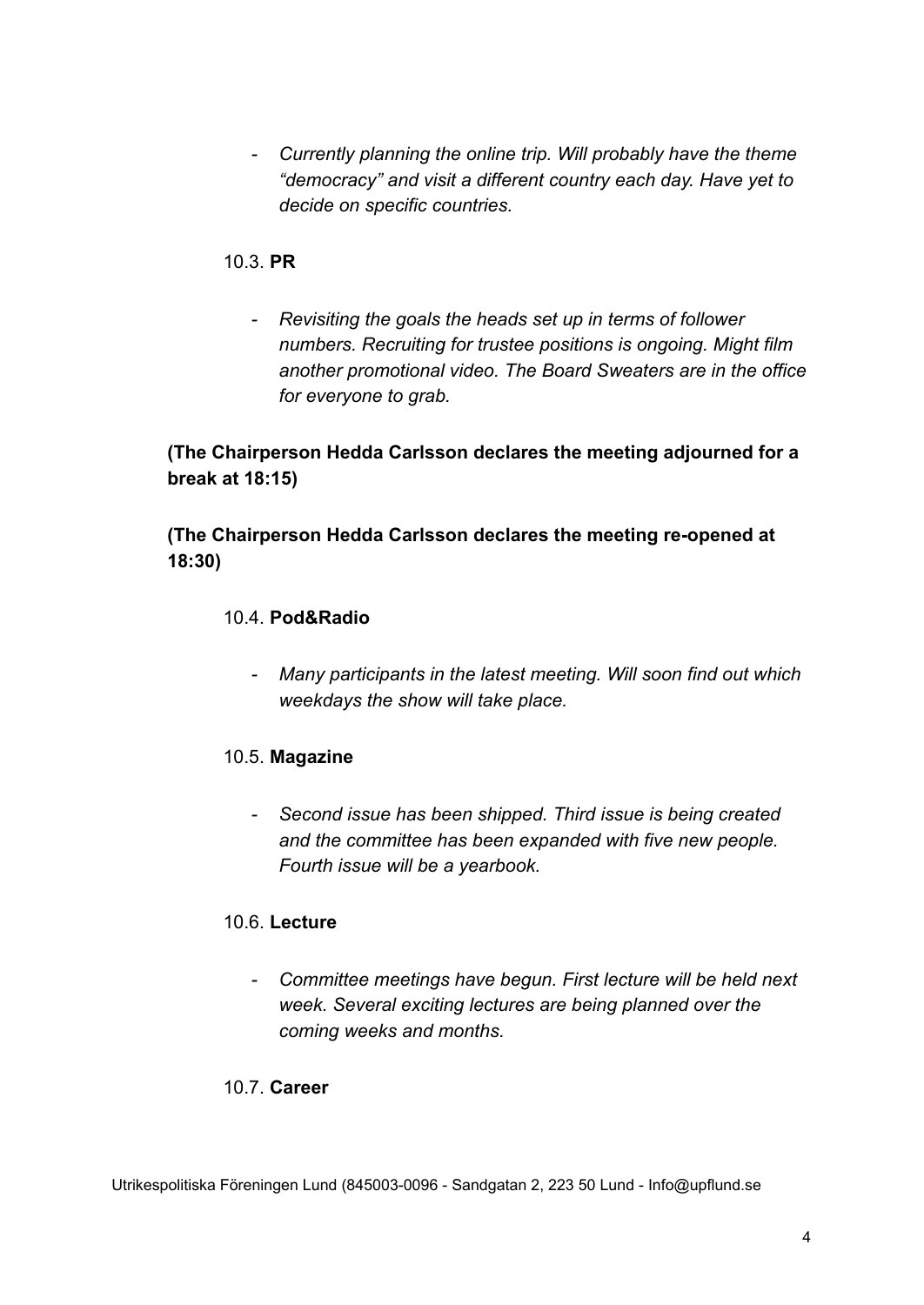*- The Mentorship Program and the Prep Course are ongoing. Are managing to recruit enough Mentors for this.*

### 10.8. **Activity**

*- Committee meetings have resumed. Old members keep on showing up which is fun. Inter-committee hang-outs are being discussed.*

#### 11. Collaboration

*Representatives from LUPEF have contacted the association through an email, touching on the issues relating to discrimination within their organization that unfolded during the autumn of 2020. The email disclosed different actions taken to reform the equal treatment policy and different ways to make sure that this does not happen again. The possibility to resume collaborations between the associations was also brought up.*

Emma Baker left the meeting at 18:47.

The electoral roll is updated to 19.

Emma Baker re-joined the meeting at 19:05.

The electoral roll is updated to 20.

*Discussions arise in regards to a potential collaboration with LUPEF in the future. The board comes to the conclusion that it is best to revisit the subject at hand at a later date when the planned actions have been taken.*

*Chairperson Hedda Carlsson propose an end of debate.*

*Passed by acclamation at 19:31.*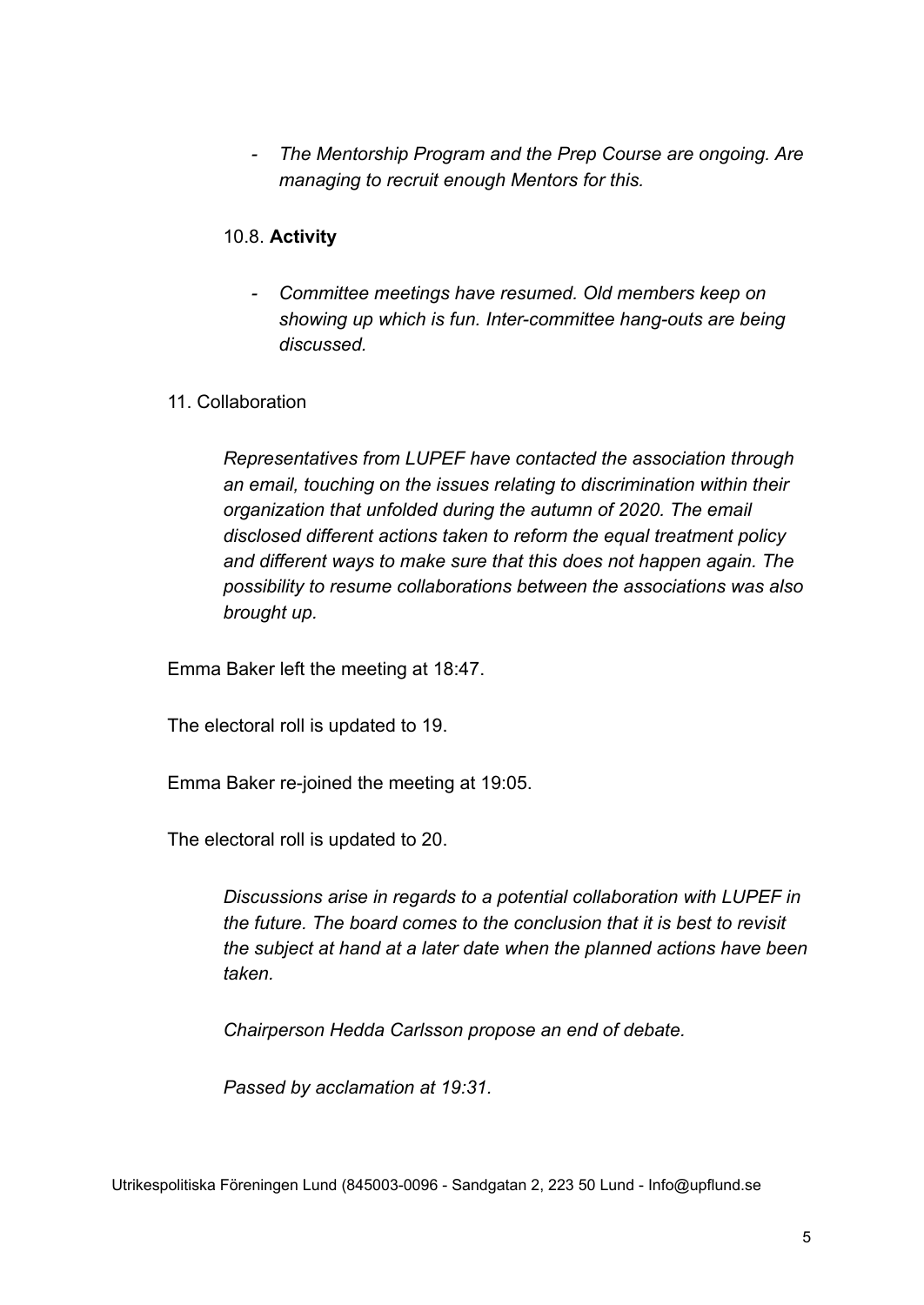# **(The Chairperson Hedda Carlsson declares the meeting adjourned for a break at 19:40)**

**(The Chairperson Hedda Carlsson declares the meeting re-opened at 19:51)**

12. Project of the Year Working Group

*The Project of the Year Working Group will plan the events and will consist of a maximum of 6 people. The members will be both board members and active members. Board members are encouraged to nominate themselves to the Working Group.*

*Miljaemilia Wala, Emma Baker, and Maximilian Onkenhout nominate themselves to the Working Group.*

*Elected through acclamation at 20:04.*

13. Motion(s)

*There are no motions submitted.*

14. Other Points

*There are no Other Points.*

15. Confirmation of next board meeting

*Vice President Hedda Carlsson informs the board that the next meeting will be held on the 18th of February (18/2) at 17.00.*

16. Meeting adjourned

*Chairperson Hedda Carlsson declares the meeting adjourned at 20:06.*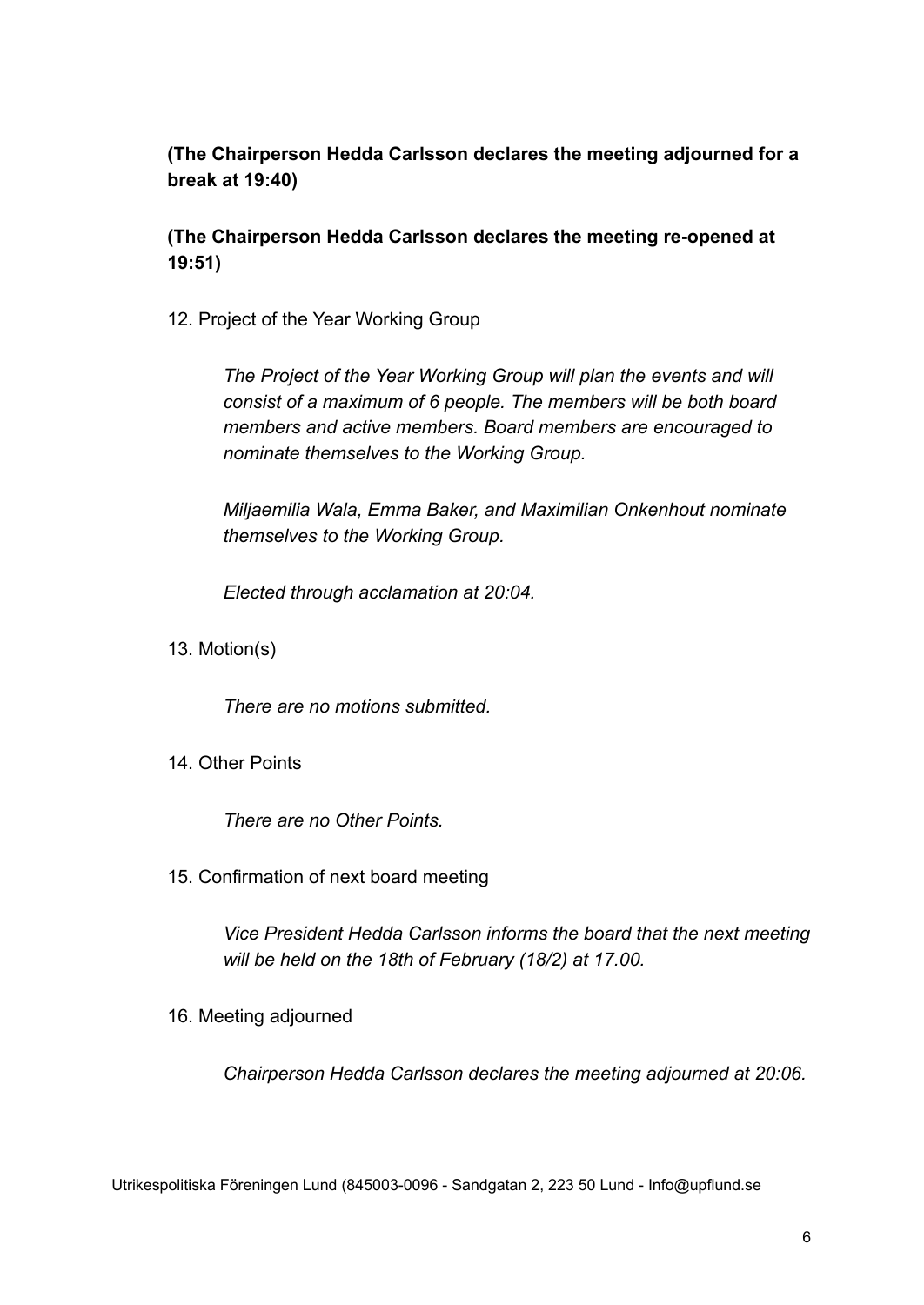Certiff

Carl Cotton, Secretary

Hiddaler

Hedda Carlsson, Chair

Chr Kh

Clara Karlsson Schedvin, Attester

Gelijkto gas

Gabriella Gut, Attester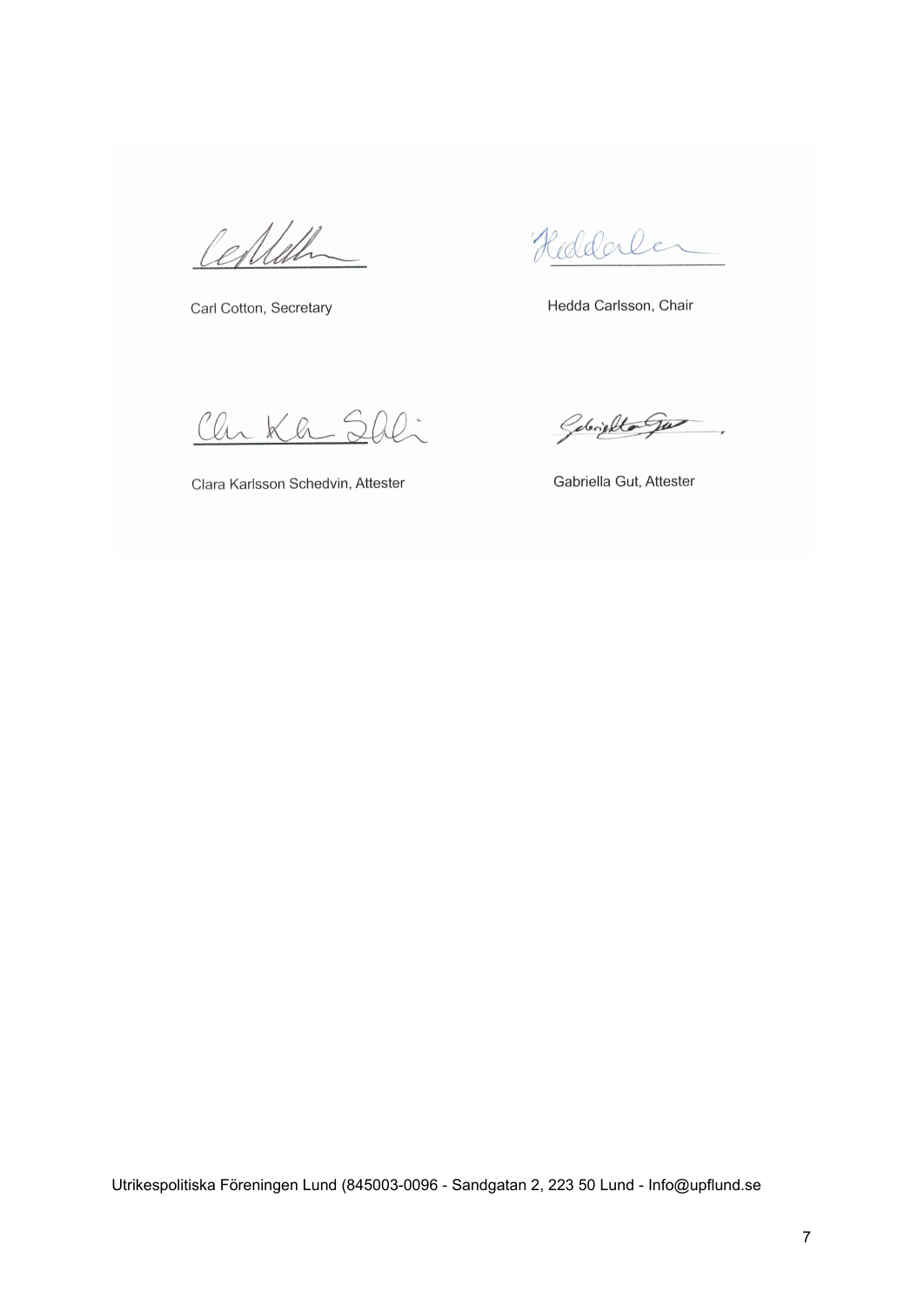# Attachment 1

- 1. Opening of the meeting
- 2. Election of Chair of the meeting
- 3. Election of Secretary of the meeting
- 4. Election of Attesters and Vote Counters of the meeting
- 5. Approval of the electoral roll
- 6. Co-opted persons
- 7. Approval of the Agenda
- 8. Presidium reporting
- 8.1.Presidents
- 8.2.Secretary
- 8.3.Treasurer
- 8.4.UFS-representative
- 9. Committee reporting
- 9.1.Webzine
- 9.2.Travel
- 9.3.PR
- 9.4.Pod&Radio
- 9.5.Magazine
- 9.6.Lecture
- 9.7.Career
- 9.8.Activity
- 10. Collaboration
- 11. Project of the Year Working Group
- 12.Motion(s)
- 13.Other points
- 14.Confirmation of next board meeting
- 15.Meeting adjourned